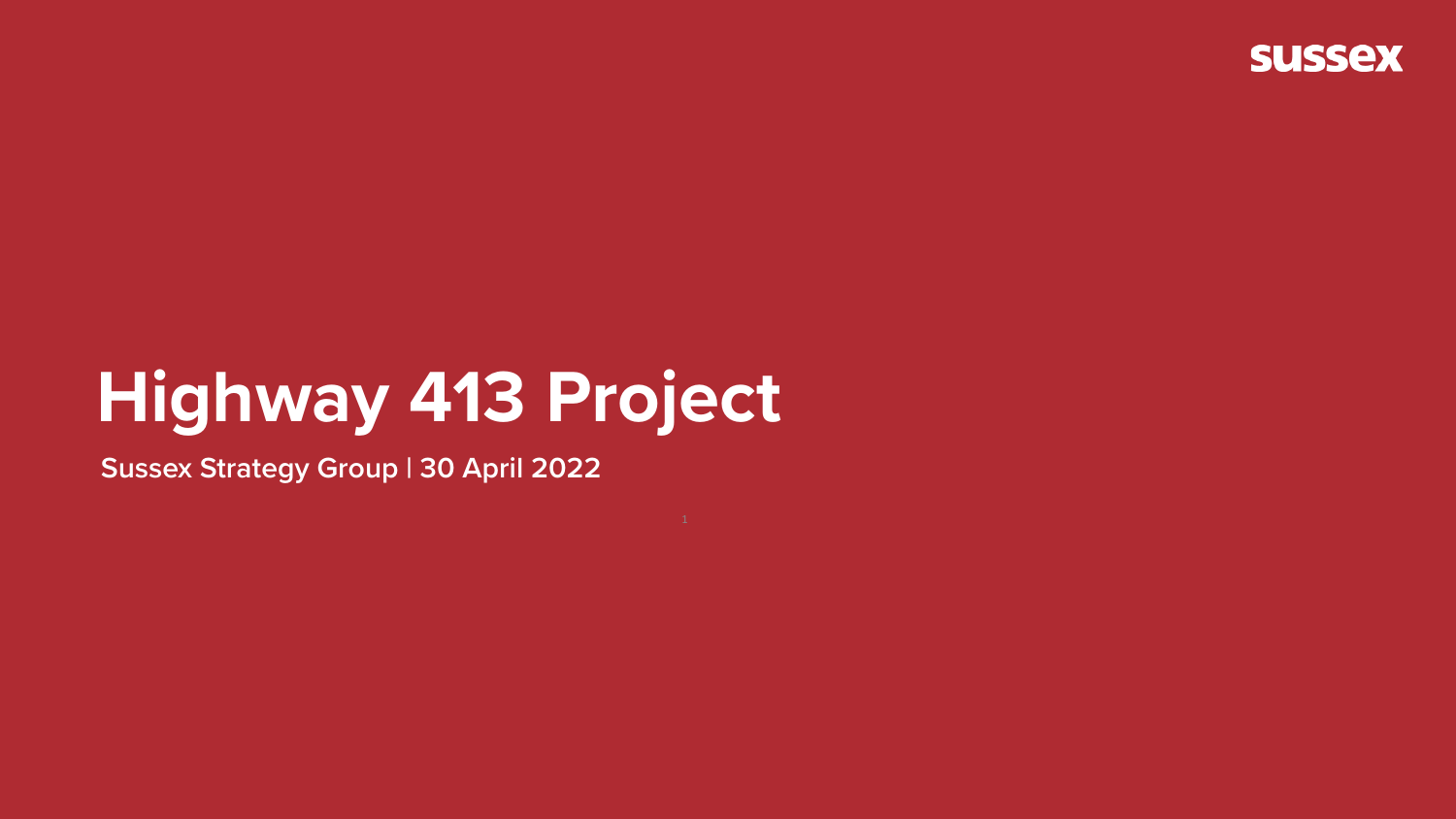# **TABLE OF CONTENTS**

|  | $3-4$ |
|--|-------|
|  | $5-6$ |
|  | 7-18  |





| . | $3 - 4$ |
|---|---------|
|   | $5-6$   |
|   | 7_12    |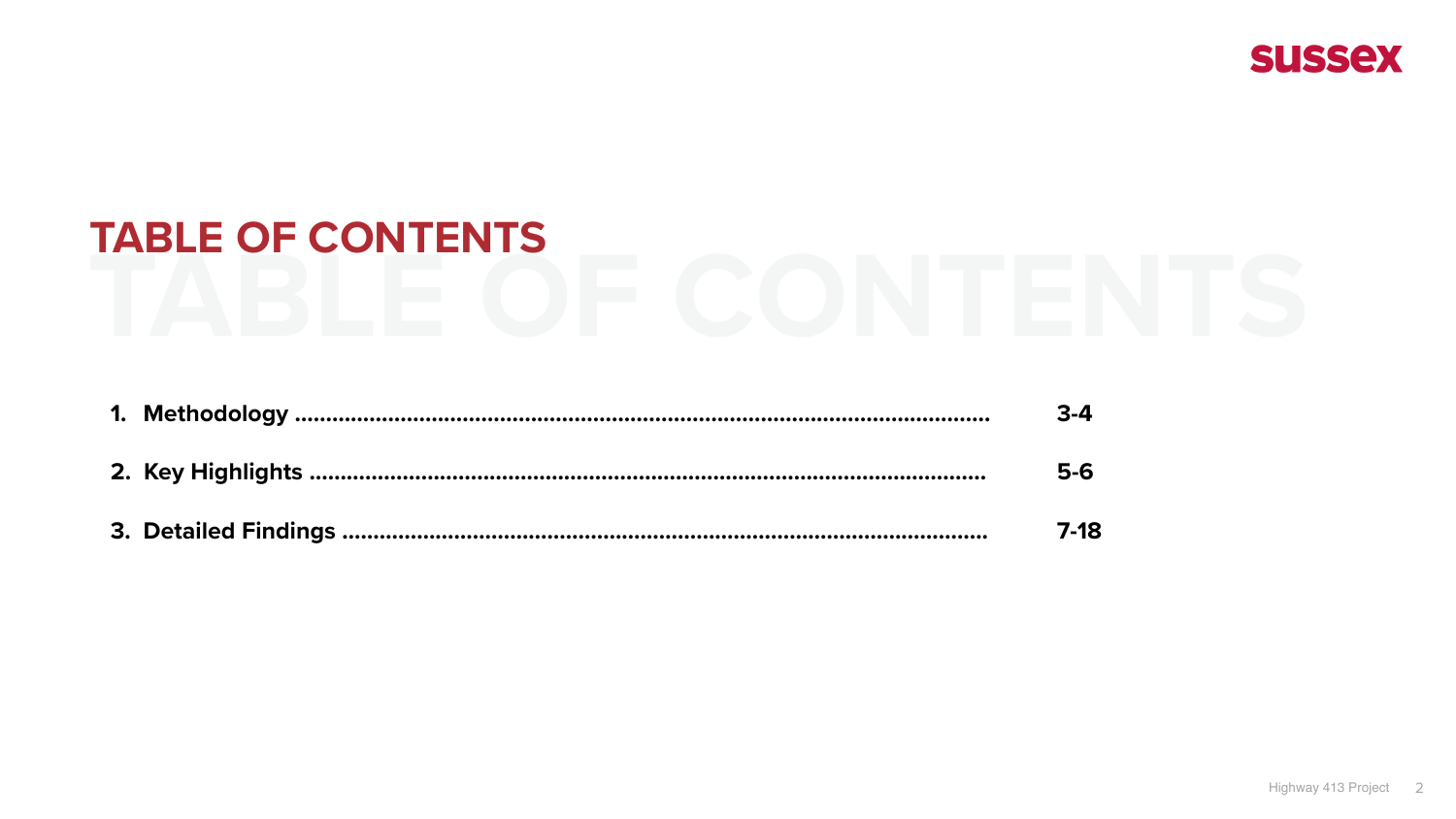### METHODOLOGY

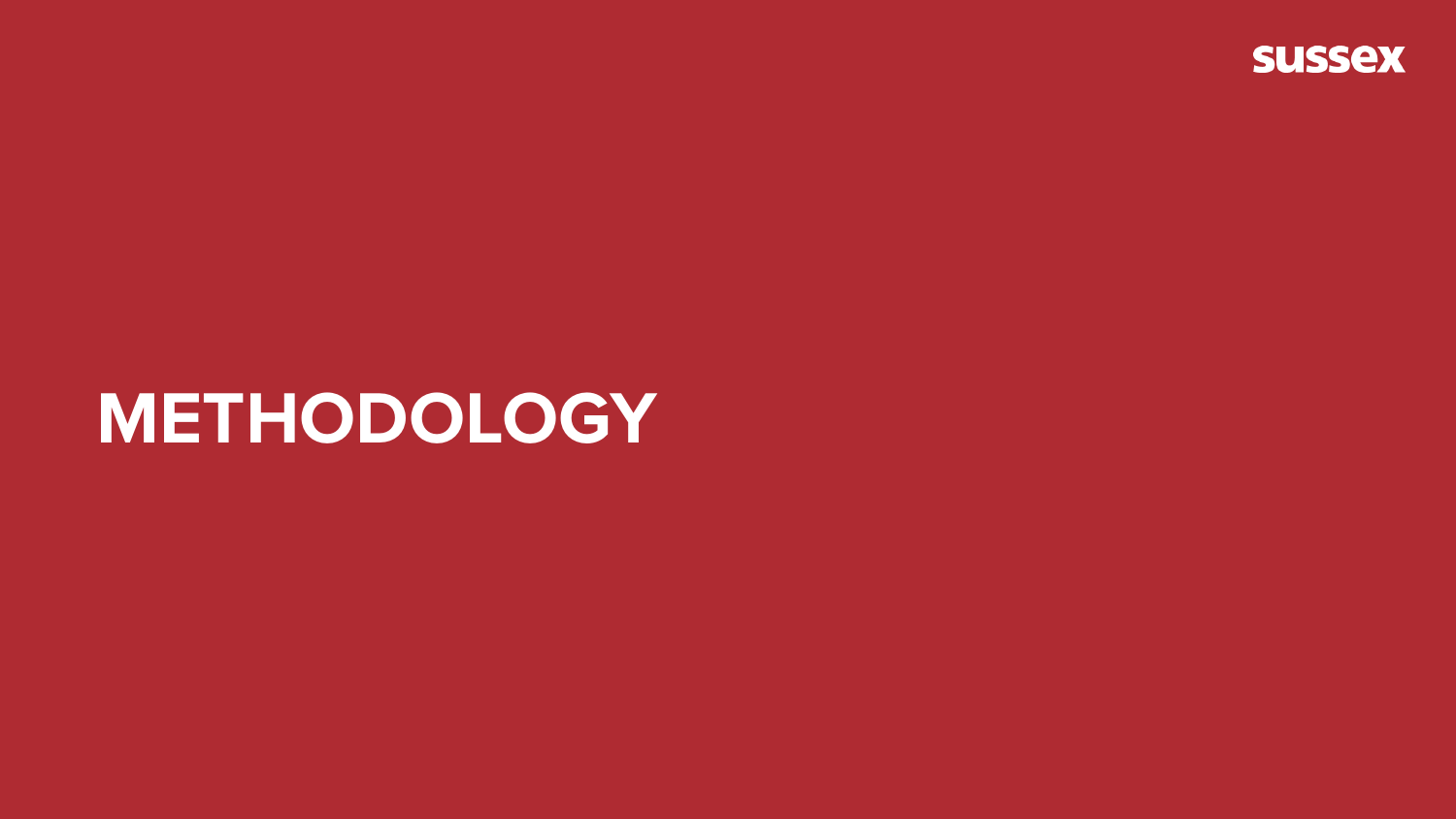### **HIGHWAY 413 PROJECT - QUANTITATIVE MARKET RESEARCH**

This study was conducted between April 27th and 28th, 2022, among a sample of 3,009 respondents who were eligible voters in Ontario and members of Maru Blue's online panel. For comparison purposes, a probability sample of a similar size would have a margin of error of +/- 1.86%, 19 times out of 20. Discrepancies in or between totals are due to rounding.

## **METHODOLOGY METHODOLOGY**

### **WHERE & HOW WAS THE STUDY CONDUCTED?**

The study included respondents from an online panel of Ontarians, 18 years old and older. The sample was weighted to regional, age and gender demographics, as per Statistics Canada.



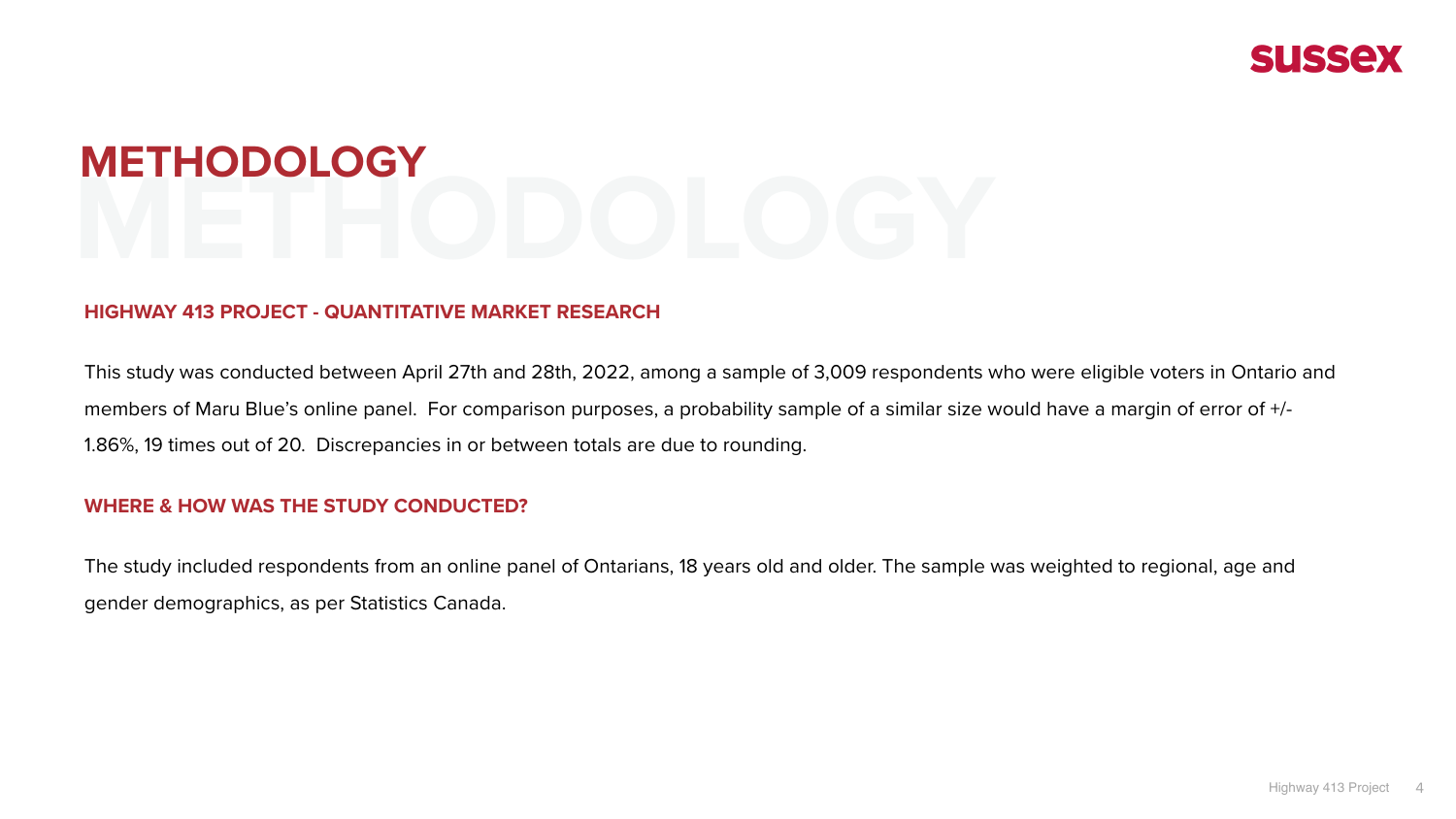### **KEY HIGHLIGHTS**

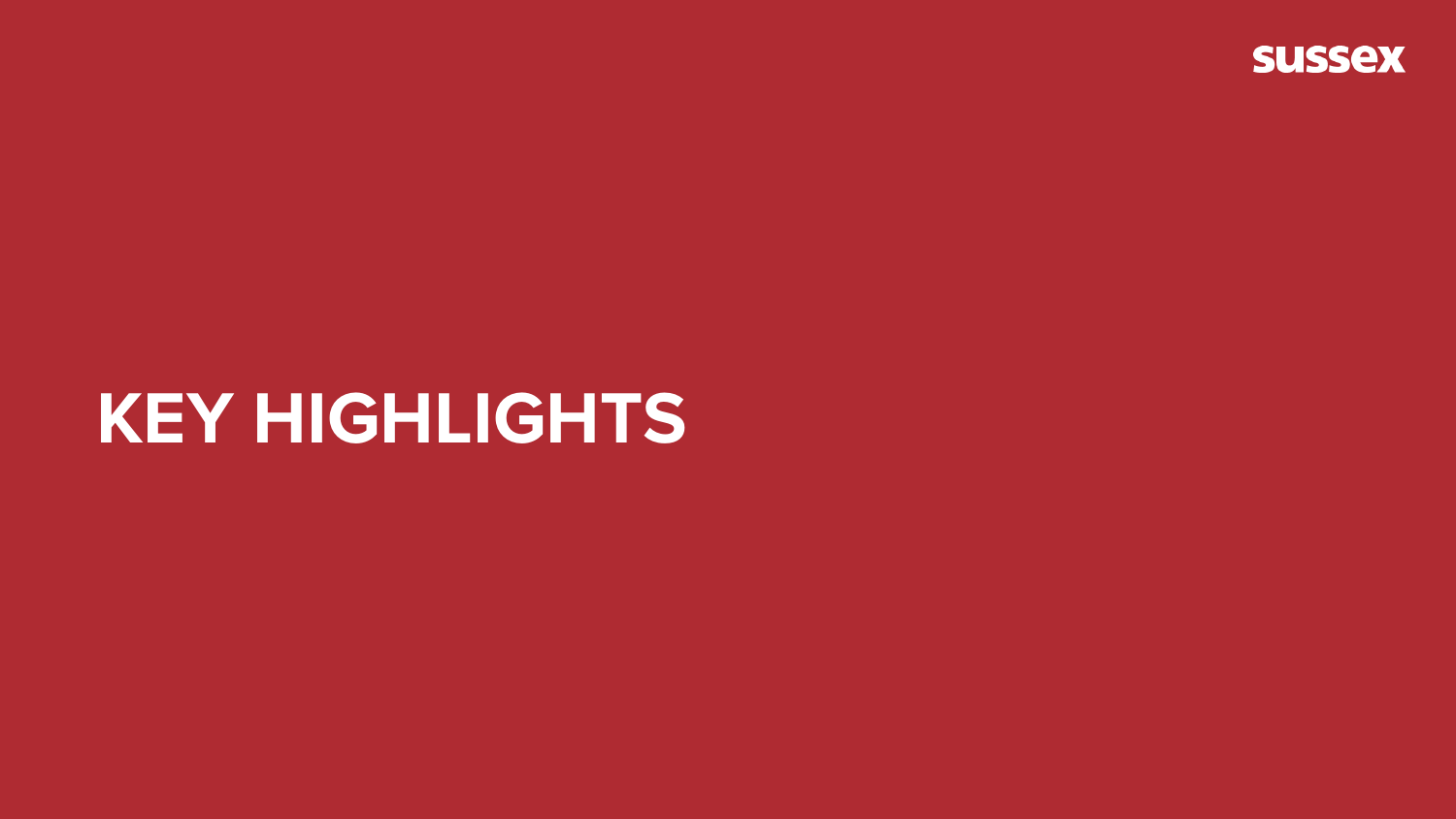- 6 out of 10 respondents were aware of the 413 HWY project. Males were more aware than females were, and awareness was highest in the **1.** Greater Toronto Area.
- Across Ontario, 54% were in support of building the highway while 28% were opposed. Younger voters were somewhat more supportive than older voters. Support for the highway was highest in the Greater Toronto Area and Southwestern Ontario. More OLP supporters supported the building of the highway than were opposed to it. Supporters of the ONDP and Green Party were evenly split. Respondents who were "undecided" about who they would vote for were 2 to 1 in support of building of the highway. **2.**
- 

The ONDP and the OLP trail the PC's by more than 15% overall. The ONDP and OLP continue to battle for the 2<sup>nd</sup> The ONDP and the OLP trail the PC's by more than 15% overall. The ONDP and OLP continue to battle for the 2<sup>nd</sup> place position.





## **KEY HIGHLIGHTS KEY HIGHLIGHTS**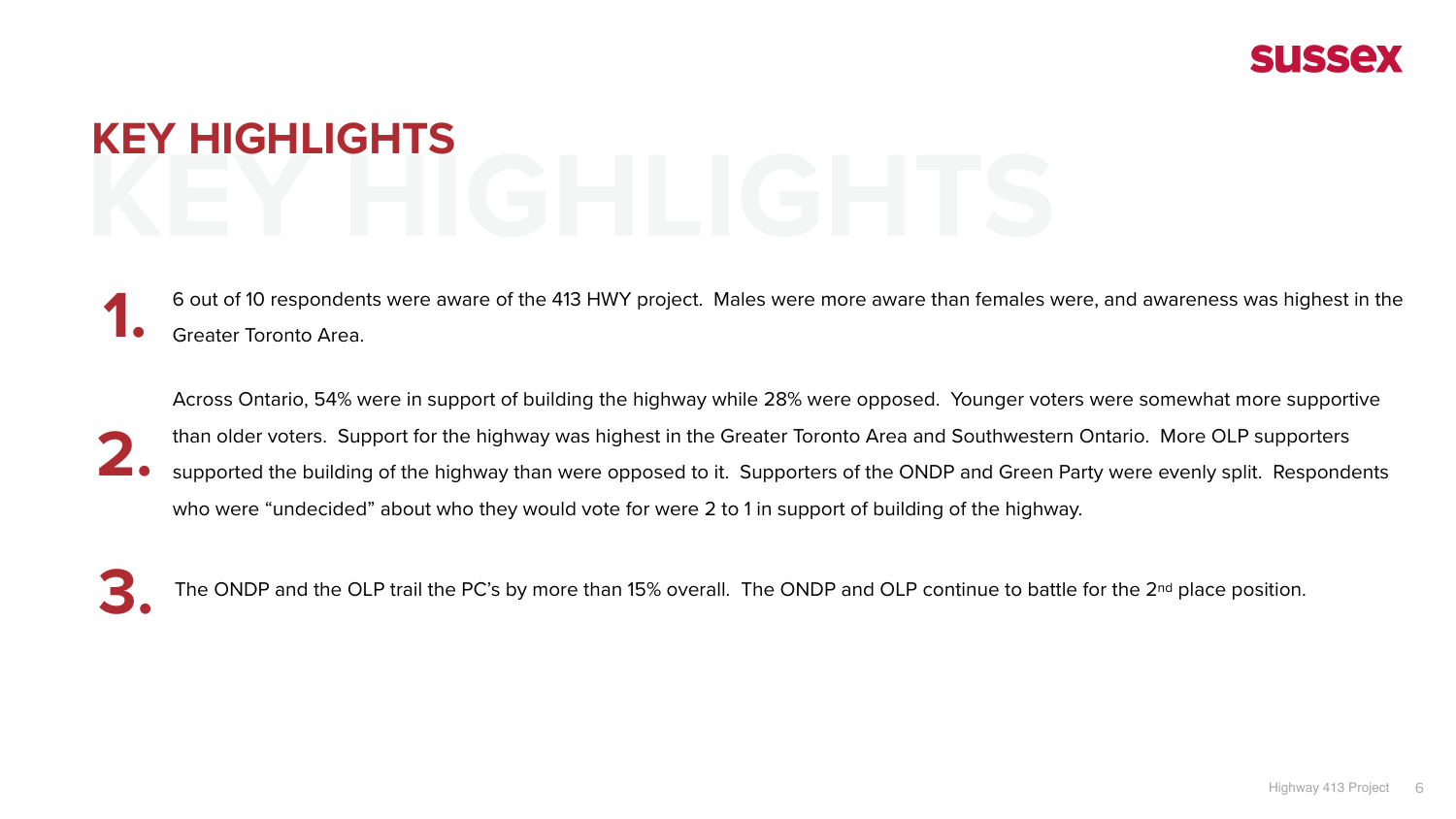### **DETAILED FINDINGS**

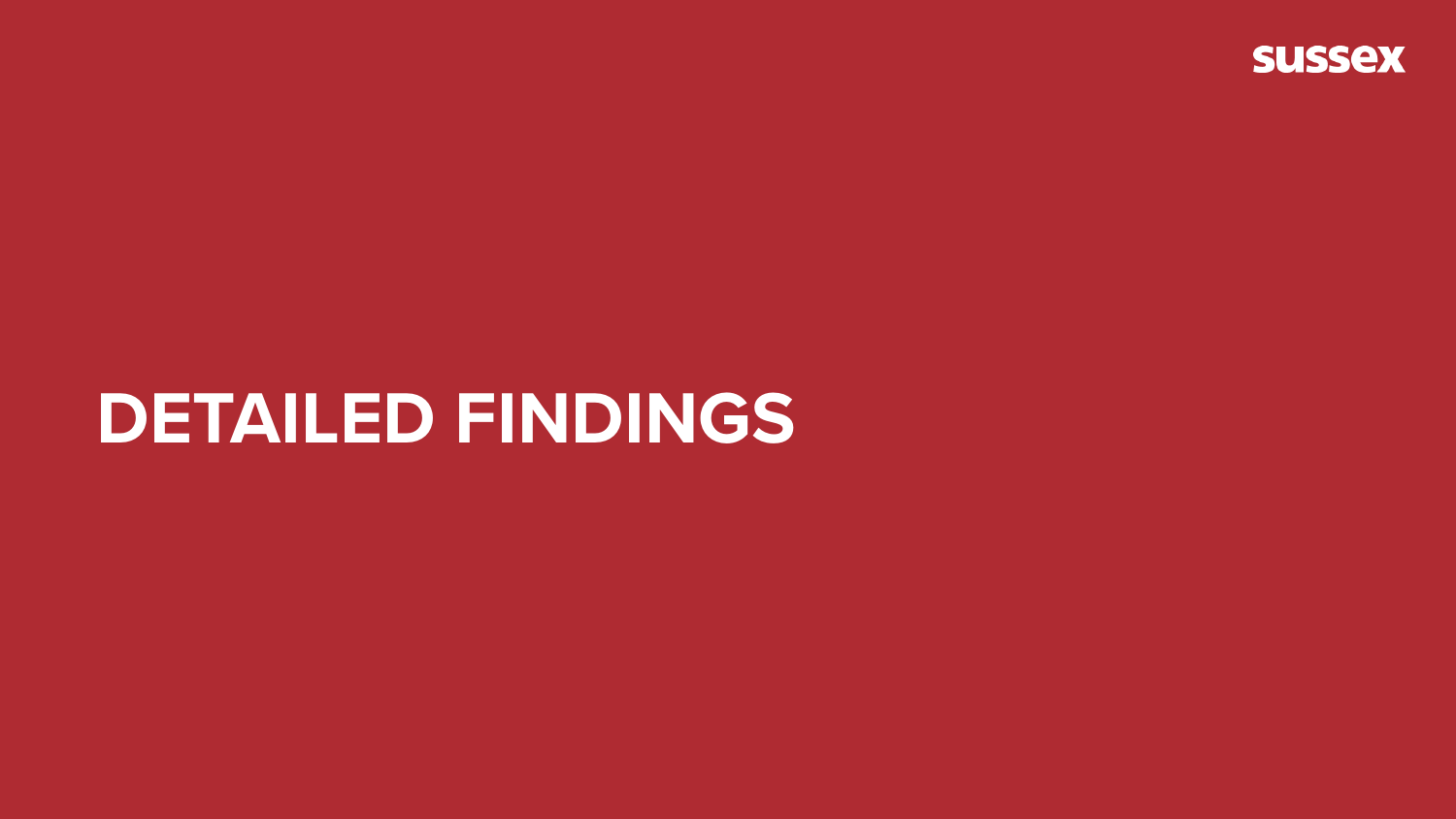Overall, 6 out of 10 eligible voters were aware of the 413 HWY project. Males were much more aware of the project than females.





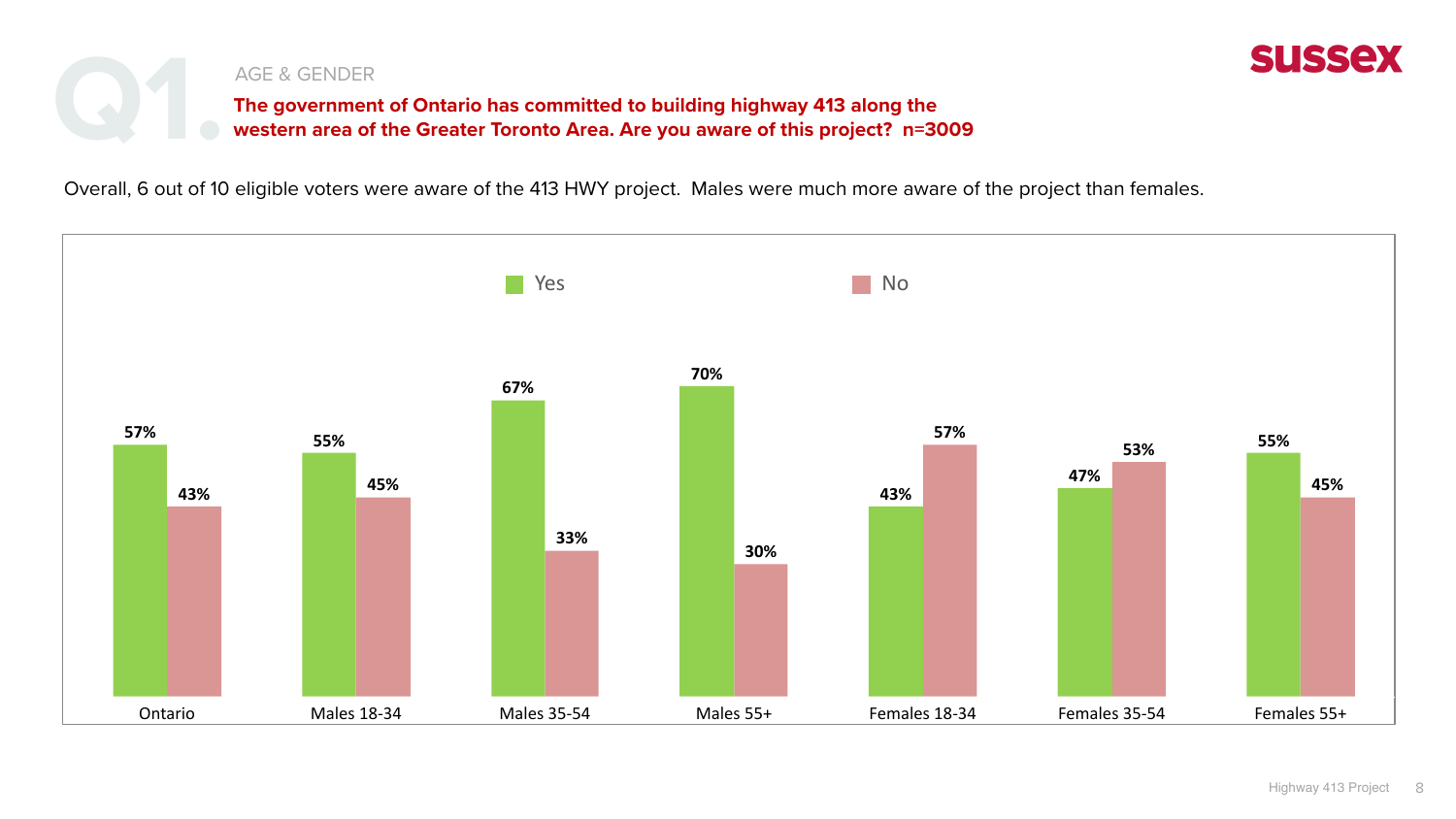





Awareness was higher in the Greater Toronto Area.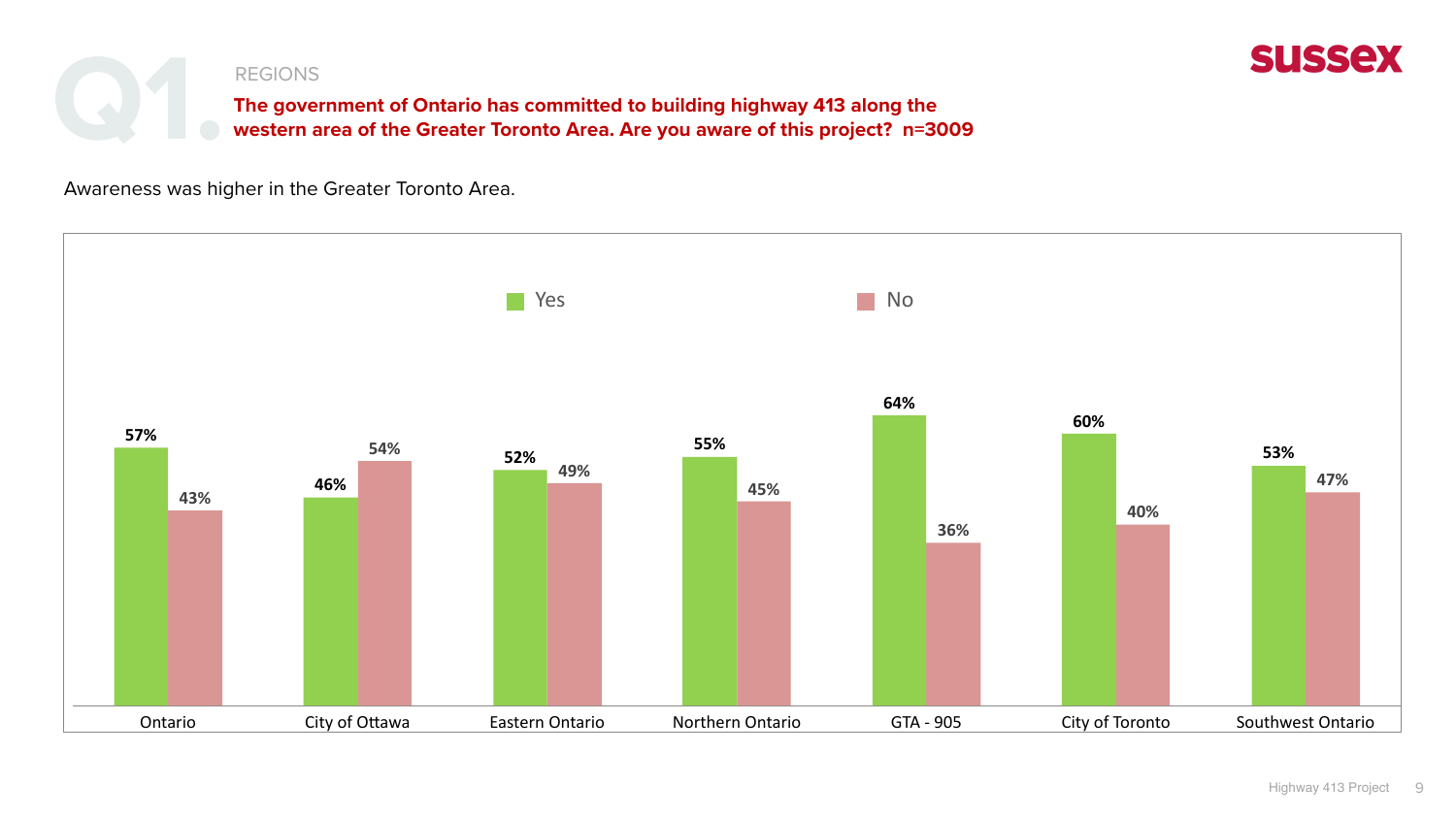





Awareness was somewhat higher with OLP and Green Party supporters.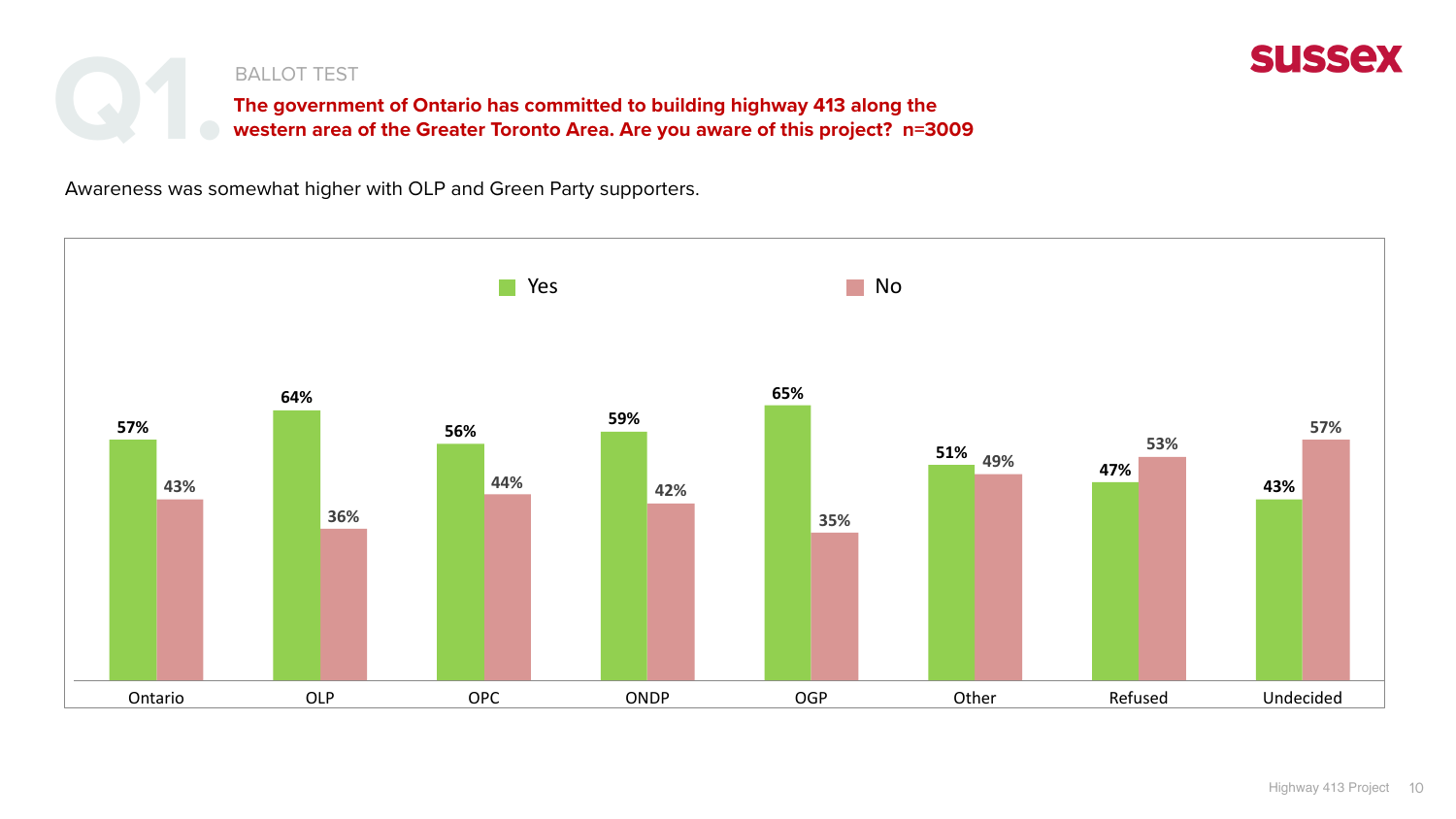





54% supported the building of the highway while 28% were opposed. Younger voters were somewhat more supportive than older voters.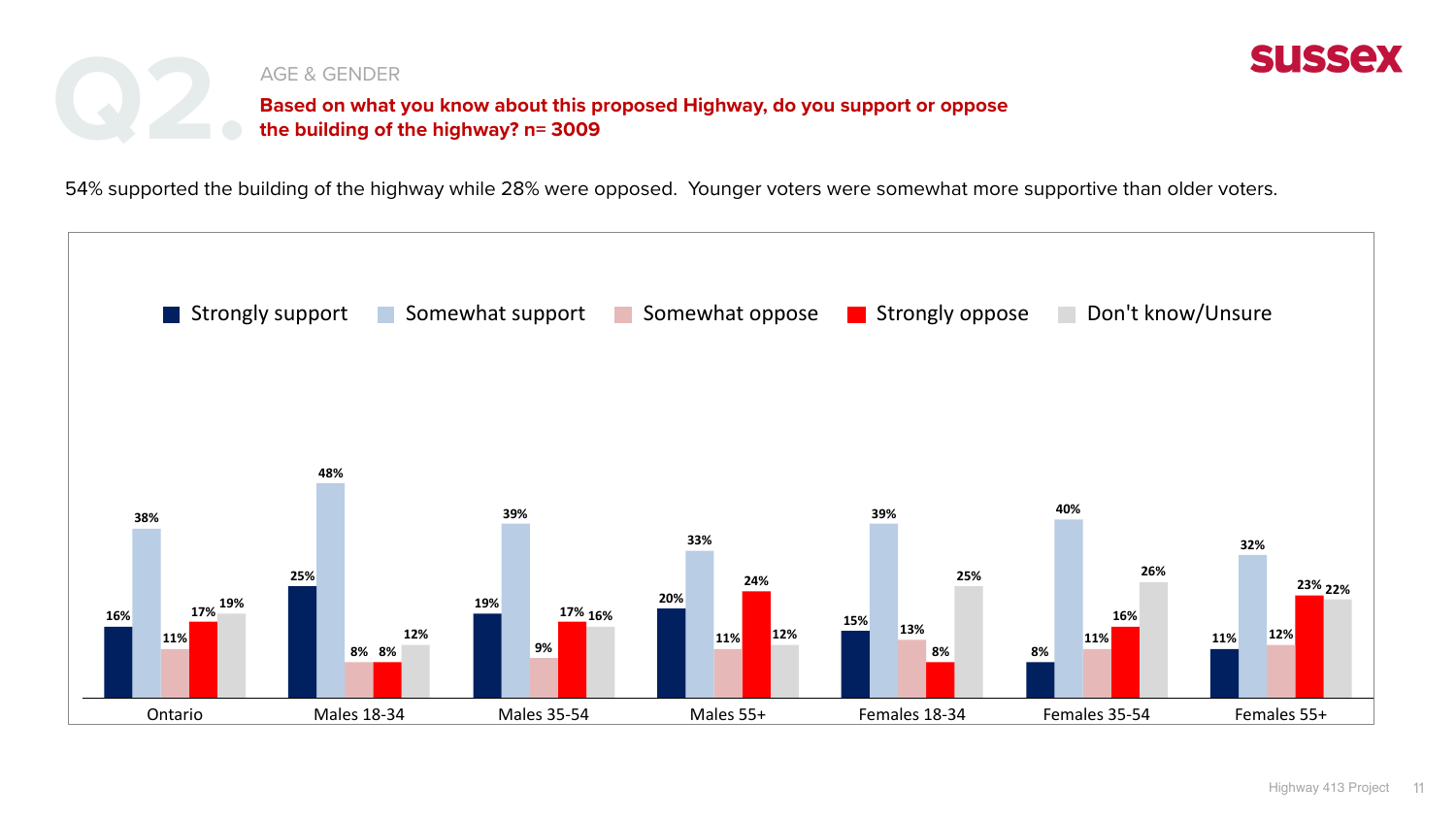





Support for the highway was highest in the 905/ Greater Toronto Area and Southwest Ontario.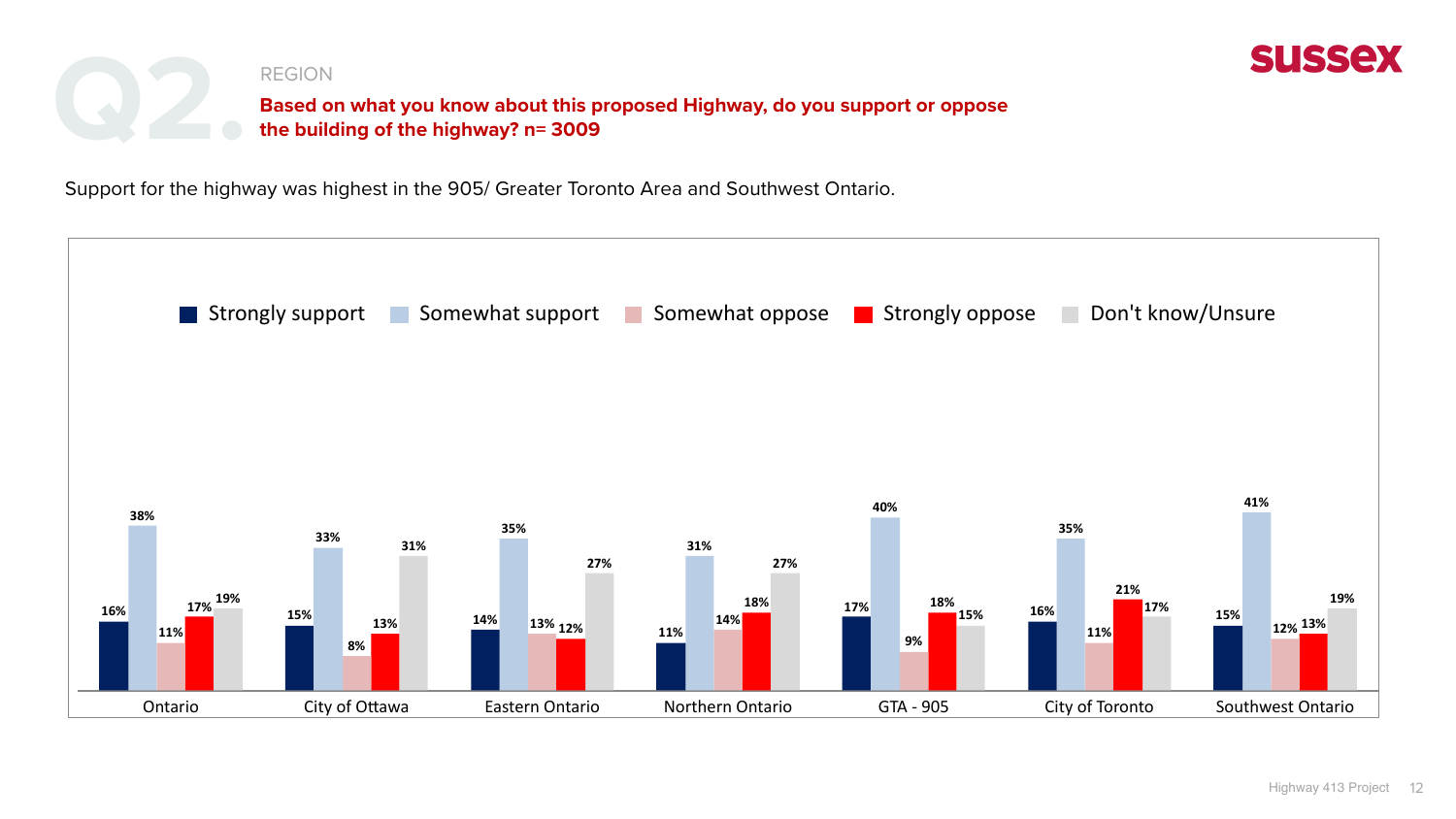





More OLP supporters supported the building of the highway than were opposed to it. Supporters of the ONDP and Green Party were evenly split. Those voters who were "undecided" about who they would vote for were 2 to 1 in support of building of the highway.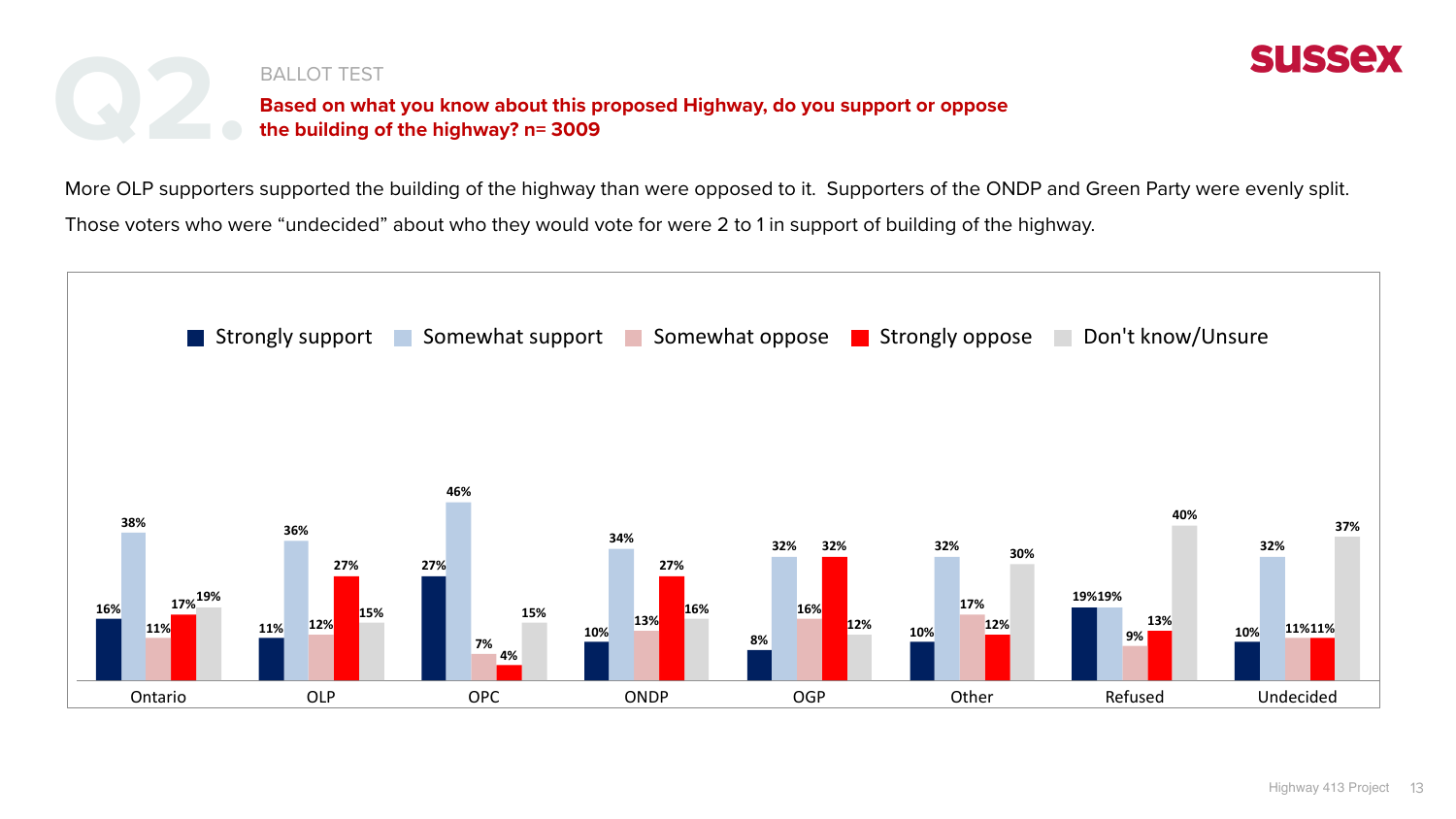### PROVINCIAL BALLOT

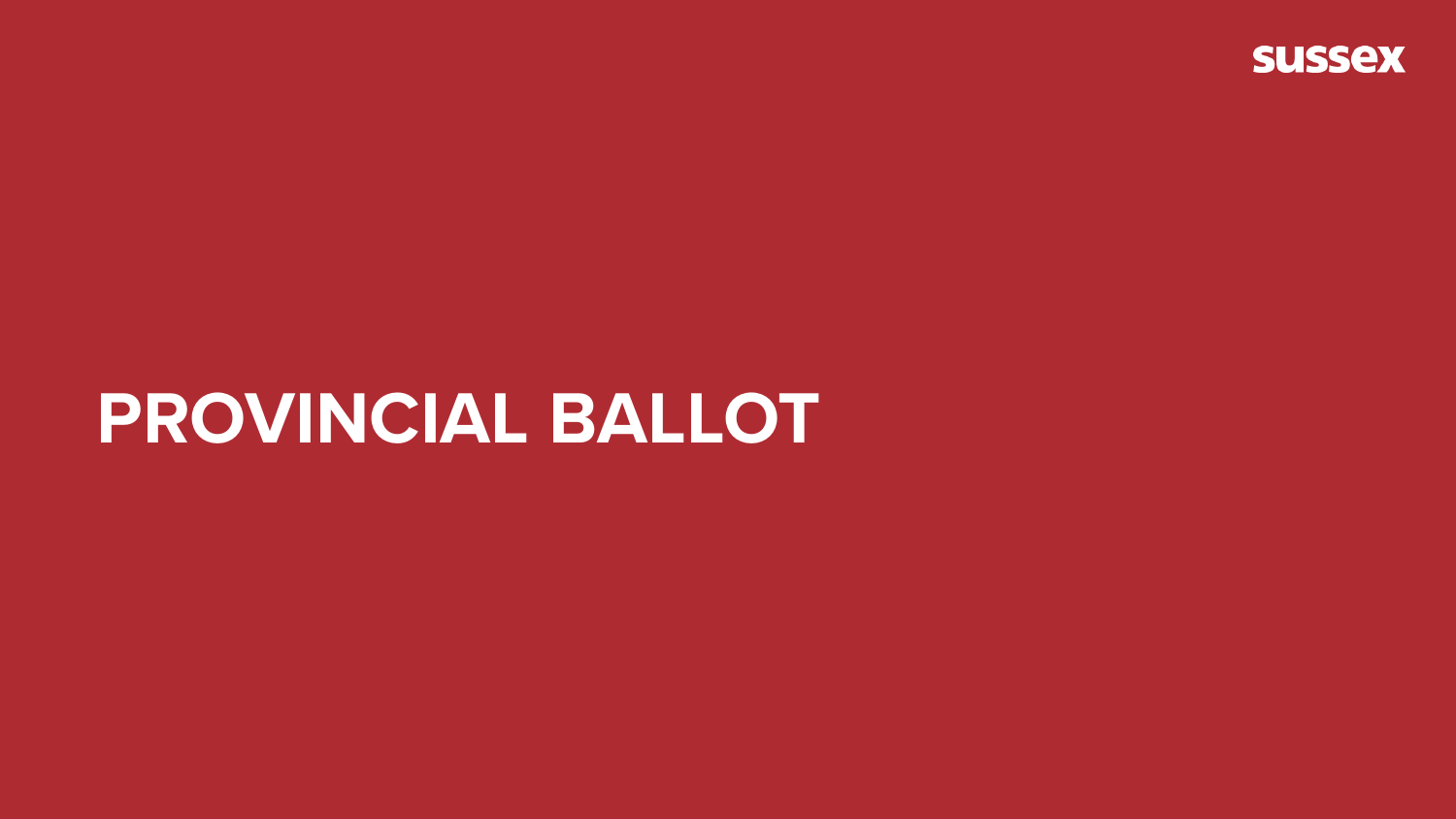



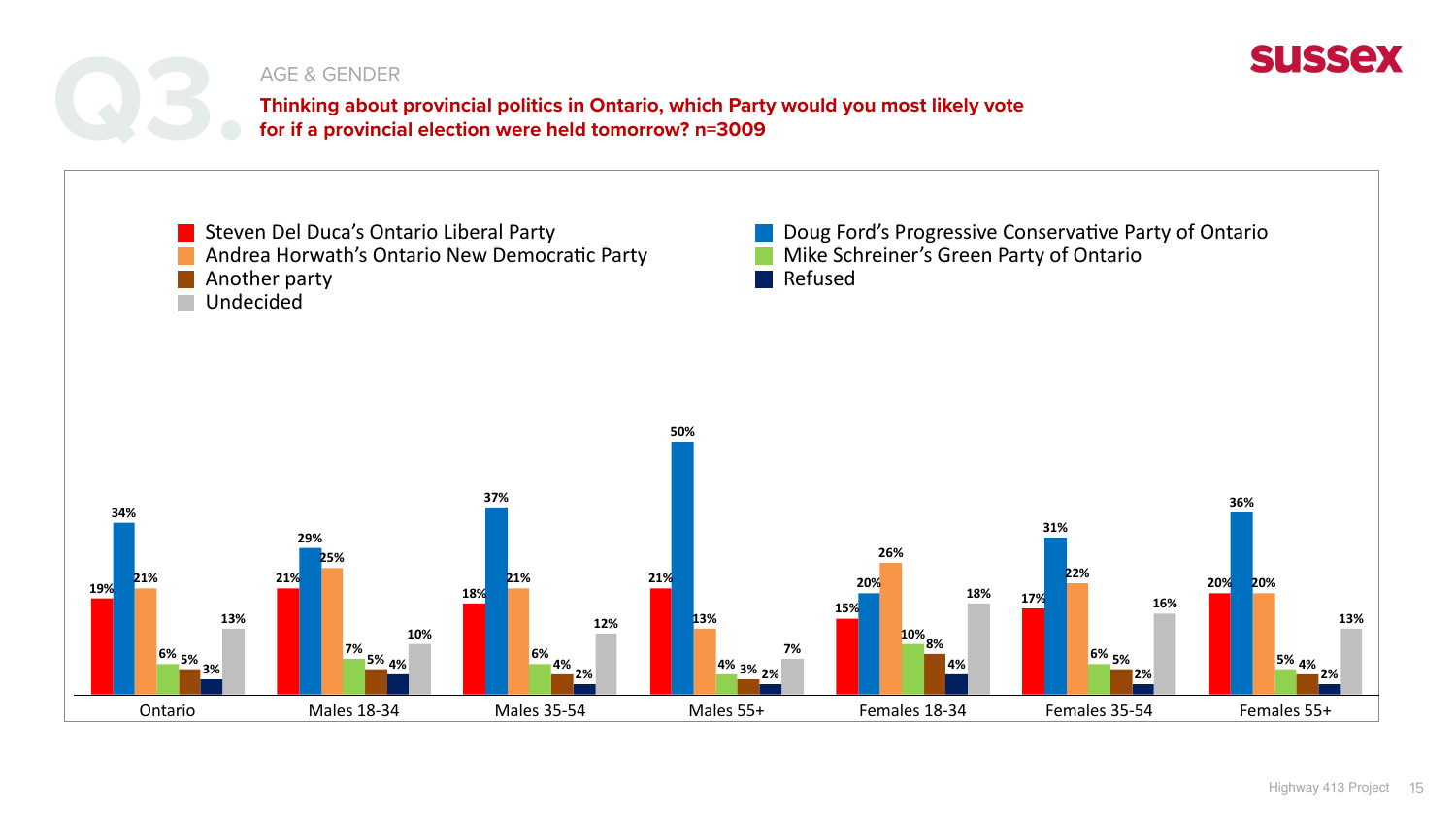



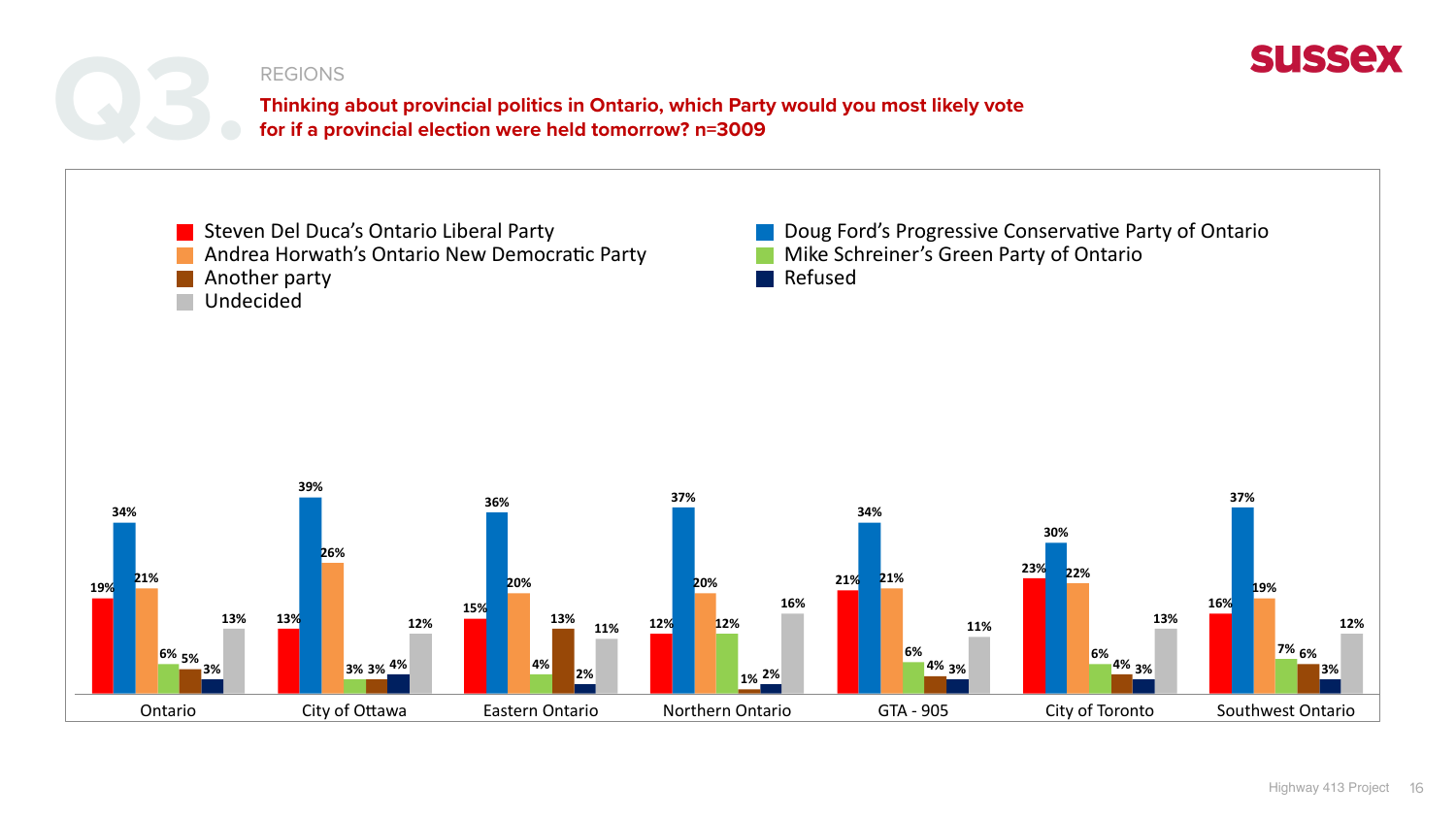